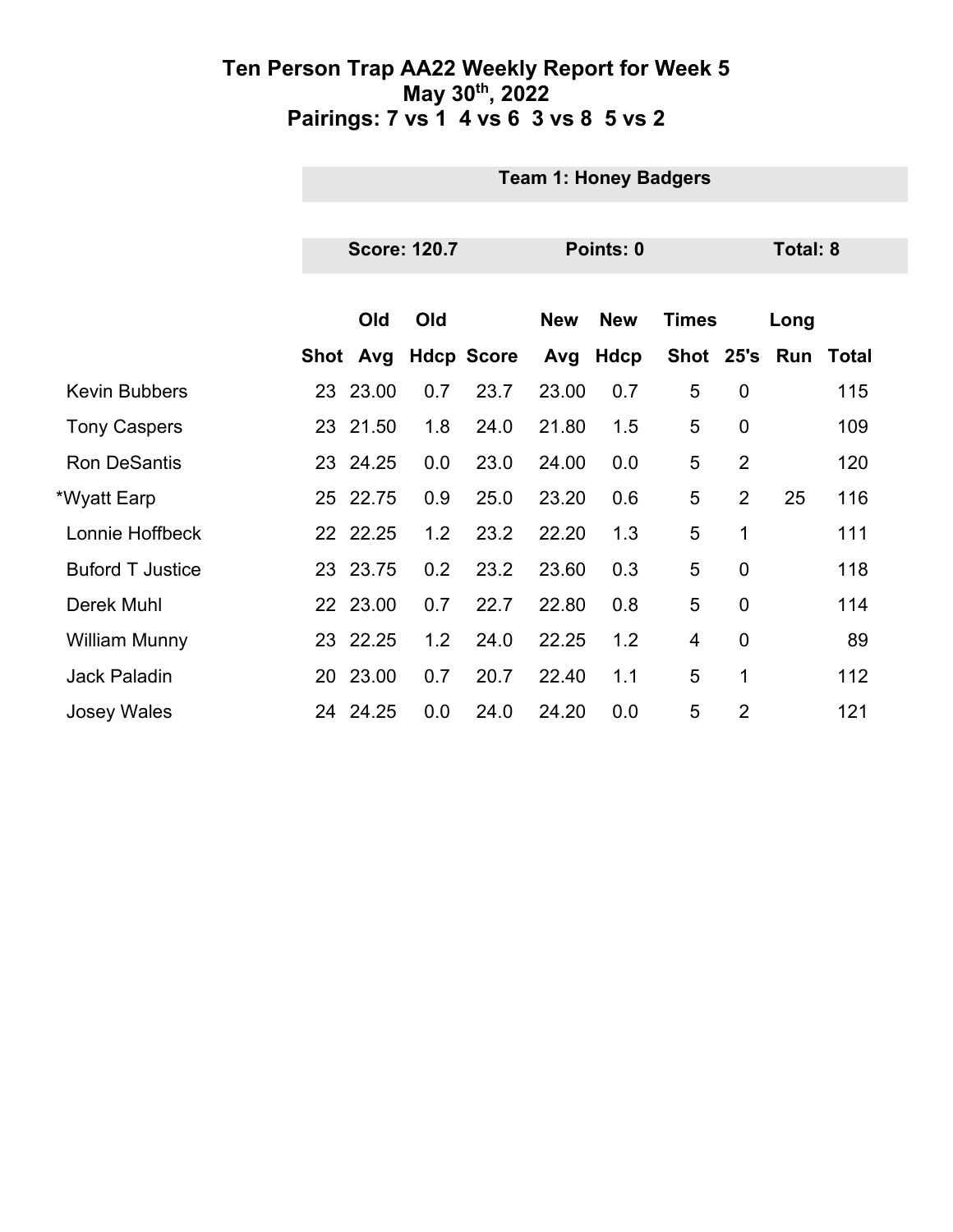|                         |                 | <b>Team 2: Shoot Happens</b> |     |                   |            |             |               |                 |      |              |  |
|-------------------------|-----------------|------------------------------|-----|-------------------|------------|-------------|---------------|-----------------|------|--------------|--|
|                         |                 |                              |     |                   |            |             |               |                 |      |              |  |
|                         |                 | <b>Score: 122.0</b>          |     |                   |            | Points: 1   |               | <b>Total: 5</b> |      |              |  |
|                         |                 |                              |     |                   |            |             |               |                 |      |              |  |
|                         |                 | Old                          | Old |                   | <b>New</b> | <b>New</b>  | <b>Times</b>  |                 | Long |              |  |
|                         |                 | Shot Avg                     |     | <b>Hdcp Score</b> | Avg        | <b>Hdcp</b> | Shot 25's Run |                 |      | <b>Total</b> |  |
| <b>Tom Adair</b>        |                 | 21 23.00                     | 0.7 | 21.7              | 22.60      | 1.0         | 5             | $\mathbf 0$     |      | 113          |  |
| Dub Armstrong           |                 | 23 21.75                     | 1.6 | 24.0              | 22.00      | 1.4         | 5             | 1               |      | 110          |  |
| Kellan Erickson         |                 | 18 22.50                     | 1.1 | 19.1              | 21.60      | 1.7         | 5             | $\mathbf 0$     |      | 108          |  |
| <b>Matt Hill</b>        |                 | 25 23.25                     | 0.5 | 25.0              | 23.60      | 0.3         | 5             | 1               | 25   | 118          |  |
| <b>Eric Howell</b>      | 21 <sup>°</sup> | 22.00                        | 1.4 | 22.4              | 21.80      | 1.5         | 5             | $\mathbf 0$     |      | 109          |  |
| <b>CJ Lloyd</b>         |                 | 23 22.00                     | 1.4 | 24.0              | 22.20      | 1.3         | 5             | $\mathbf 0$     |      | 111          |  |
| Dan Lloyd               |                 | 25 22.75                     | 0.9 | 25.0              | 23.20      | 0.6         | 5             | $\overline{2}$  | 50   | 116          |  |
| Larry Ptasienski        |                 | 22 23.00                     | 0.7 | 22.7              | 22.80      | 0.8         | 5             | 1               |      | 114          |  |
| <b>Tyler Ptasienski</b> |                 | 21 22.25                     | 1.2 | 22.2              | 22.00      | 1.4         | 5             | $\mathbf 0$     |      | 110          |  |
| <b>Derrick Sodren</b>   |                 | 23 22.25                     | 1.2 | 24.0              | 22.40      | 1.1         | 5             | 1               |      | 112          |  |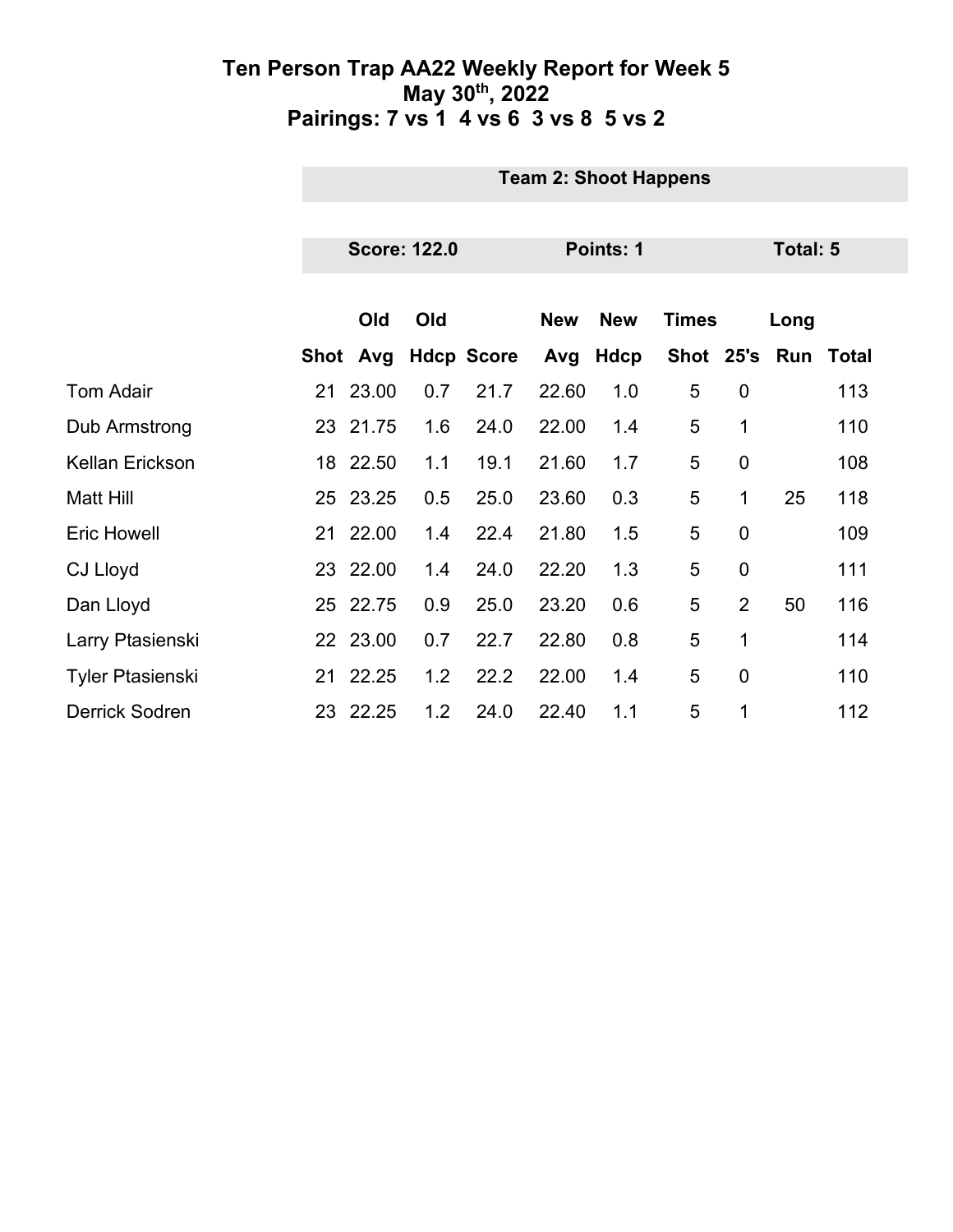|                     | <b>Team 3: Dust Bunnies</b> |     |                   |            |            |               |                |                 |       |  |
|---------------------|-----------------------------|-----|-------------------|------------|------------|---------------|----------------|-----------------|-------|--|
|                     |                             |     |                   |            |            |               |                |                 |       |  |
|                     | <b>Score: 120.0</b>         |     |                   |            | Points: 0  |               |                | <b>Total: 4</b> |       |  |
|                     |                             |     |                   |            |            |               |                |                 |       |  |
|                     | Old                         | Old |                   | <b>New</b> | <b>New</b> | <b>Times</b>  |                | Long            |       |  |
|                     | Shot Avg                    |     | <b>Hdcp Score</b> |            | Avg Hdcp   | Shot 25's Run |                |                 | Total |  |
| Jeff Beckman        | 22 22.00                    | 1.4 | 23.4              | 22.00      | 1.4        | 5             | $\mathbf 0$    |                 | 110   |  |
| <b>Ted Brausen</b>  | 21 21.50                    | 1.8 | 22.8              | 21.40      | 1.8        | 5             | $\mathbf 0$    |                 | 107   |  |
| <b>Nick Finberg</b> | 22 22.00                    | 1.4 | 23.4              | 22.00      | 1.4        | 5             | $\overline{0}$ |                 | 110   |  |
| <b>Tom Gallion</b>  | 23 22.25                    | 1.2 | 24.0              | 22.40      | 1.1        | 5             | $\overline{0}$ |                 | 112   |  |
| Dave Isakson        | 21 20.50                    | 2.5 | 23.5              | 20.60      | 2.4        | 5             | $\overline{0}$ |                 | 103   |  |
| <b>Austin Lux</b>   | 23 18.75                    | 3.7 | 24.0              | 19.60      | 3.1        | 5             | $\mathbf 0$    |                 | 98    |  |
| Craig Lux           | 24 23.75                    | 0.2 | 24.0              | 23.80      | 0.1        | 5             | $\overline{2}$ |                 | 119   |  |
| <b>Jake Mickley</b> | 24 21.75                    | 1.6 | 24.0              | 22.20      | 1.3        | 5             | $\overline{0}$ |                 | 111   |  |
| *Shawnone Mickley   | 24 23.00                    | 0.7 | 24.0              | 23.20      | 0.6        | 5             | $\overline{0}$ |                 | 116   |  |
| Nate Vojtech        | 23 23.75                    | 0.2 | 23.2              | 23.60      | 0.3        | 5             | $\mathbf 1$    |                 | 118   |  |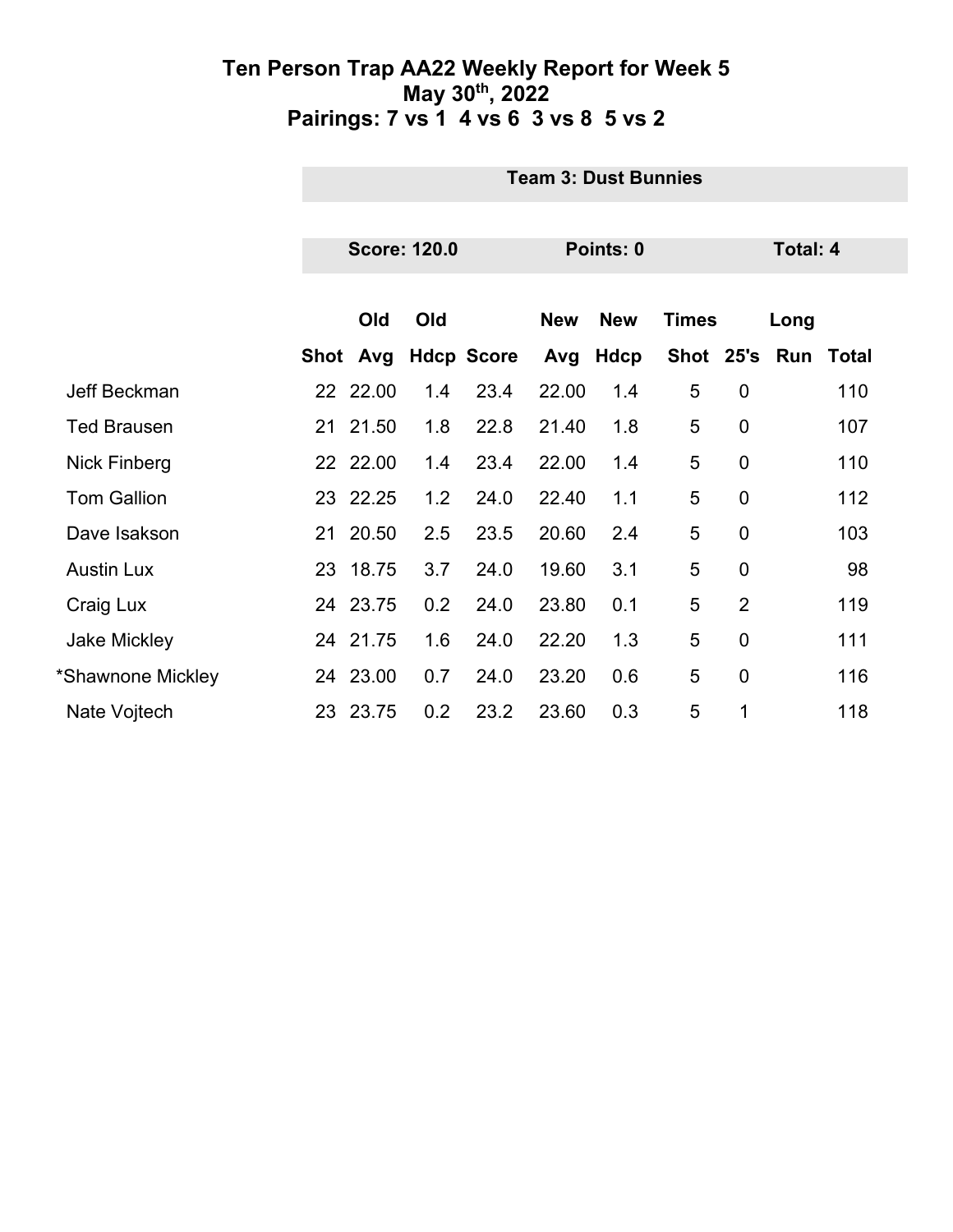|                     |    | Team 4: PVA         |     |                   |                                          |           |   |                |                     |                 |  |  |
|---------------------|----|---------------------|-----|-------------------|------------------------------------------|-----------|---|----------------|---------------------|-----------------|--|--|
|                     |    |                     |     |                   |                                          |           |   |                |                     |                 |  |  |
|                     |    | <b>Score: 121.9</b> |     |                   |                                          | Points: 2 |   |                |                     | <b>Total: 2</b> |  |  |
|                     |    | Old                 | Old |                   | <b>New</b><br><b>New</b><br><b>Times</b> |           |   |                | Long                |                 |  |  |
|                     |    | Shot Avg            |     | <b>Hdcp Score</b> | Avg                                      | Hdcp      |   |                | Shot 25's Run Total |                 |  |  |
| Ron Bloom           | 25 | 22.00               | 1.4 | 25.0              | 22.60                                    | 1.0       | 5 | 1              | 25                  | 113             |  |  |
| John Christanson    |    | 20 21.75            | 1.6 | 21.6              | 21.40                                    | 1.8       | 5 | $\mathbf 0$    |                     | 107             |  |  |
| <b>Jim Dahlin</b>   | 23 | 19.25               | 3.3 | 24.0              | 20.00                                    | 2.8       | 5 | $\mathbf 0$    |                     | 100             |  |  |
| Craig Eckhoff       |    | 25 23.25            | 0.5 | 25.0              | 23.60                                    | 0.3       | 5 | 1              | 25                  | 118             |  |  |
| *Doug Eckhoff       |    | 22 21.25            | 1.9 | 23.9              | 21.40                                    | 1.8       | 5 | $\overline{0}$ |                     | 107             |  |  |
| <b>Steve Meyers</b> |    | 23 21.50            | 1.8 | 24.0              | 21.80                                    | 1.5       | 5 | $\mathbf 0$    |                     | 109             |  |  |
| <b>Jake Olson</b>   | 19 | 22.75               | 0.9 | 19.9              | 22.00                                    | 1.4       | 5 | $\overline{0}$ |                     | 110             |  |  |
| Karl Olson          | 17 | 19.25               | 3.3 | 20.3              | 18.80                                    | 3.6       | 5 | $\mathbf 0$    |                     | 94              |  |  |
| <b>Scot Poehler</b> |    | 22 21.25            | 1.9 | 23.9              | 21.40                                    | 1.8       | 5 | $\mathbf 0$    |                     | 107             |  |  |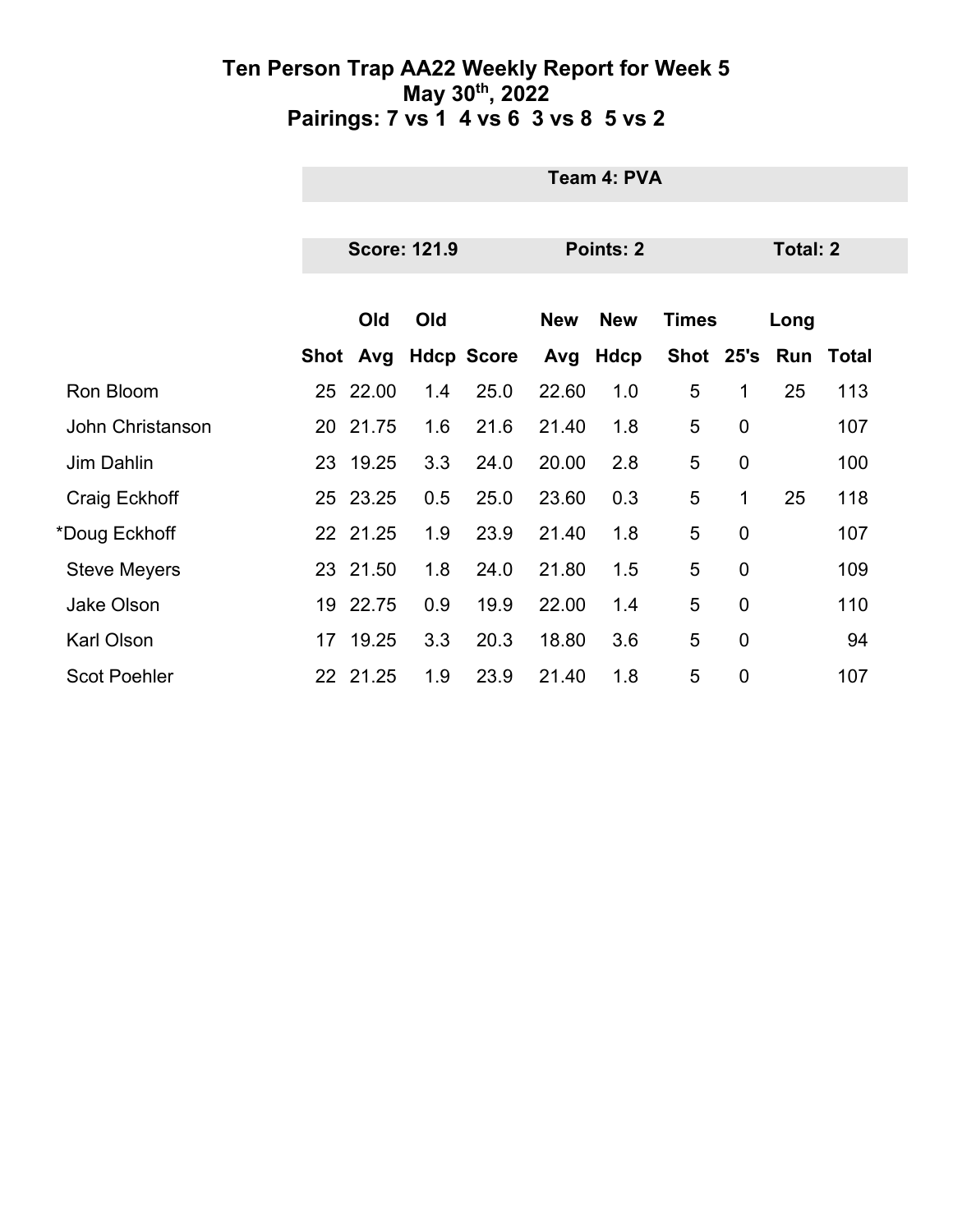|                       | <b>Team 5: Moose Knuckles</b> |     |                   |            |                  |                |                 |      |                  |  |
|-----------------------|-------------------------------|-----|-------------------|------------|------------------|----------------|-----------------|------|------------------|--|
|                       |                               |     |                   |            |                  |                |                 |      |                  |  |
|                       | <b>Score: 122.0</b>           |     |                   |            | <b>Points: 1</b> |                | <b>Total: 7</b> |      |                  |  |
|                       |                               |     |                   |            |                  |                |                 |      |                  |  |
|                       | Old                           | Old |                   | <b>New</b> | <b>New</b>       | <b>Times</b>   |                 | Long |                  |  |
|                       | Shot Avg                      |     | <b>Hdcp Score</b> | Avg        | <b>Hdcp</b>      | Shot 25's      |                 | Run  | <b>Total</b>     |  |
| Jon Danielson         | 25 21.75                      | 1.6 | 25.0              | 22.40      | 1.1              | 5              | 1               | 25   | 112              |  |
| <b>Jessie Edwards</b> | 23 23.50                      | 0.4 | 23.4              | 23.40      | 0.4              | 5              | 1               |      | 117              |  |
| *Scott Gierdal        | 25 22.75                      | 0.9 | 25.0              | 23.20      | 0.6              | 5              | $\overline{2}$  | 25   | 116              |  |
| Matt Jensen           |                               |     |                   |            |                  | 0              | $\mathbf 0$     |      | $\boldsymbol{0}$ |  |
| Kris Johnson          | 24 24.50                      | 0.0 | 24.0              | 24.40      | 0.0              | 5              | $\overline{2}$  |      | 122              |  |
| Max Johnson           |                               |     |                   |            |                  | $\overline{0}$ | $\overline{0}$  |      | $\mathbf 0$      |  |
| Scott Johnson         | 22 23.75                      | 0.2 | 22.2              | 23.40      | 0.4              | 5              | $\overline{0}$  |      | 117              |  |
| <b>Taylor LaHaise</b> | 22 18.50                      | 3.9 | 24.0              | 19.20      | 3.4              | 5              | $\overline{0}$  |      | 96               |  |
| Dan Robel             | 14 21.00                      | 2.1 | 16.1              | 19.60      | 3.1              | 5              | $\mathbf 0$     |      | 98               |  |
| Pete Theopald         | 24 21.75                      | 1.6 | 24.0              | 22.20      | 1.3              | 5              | $\overline{0}$  |      | 111              |  |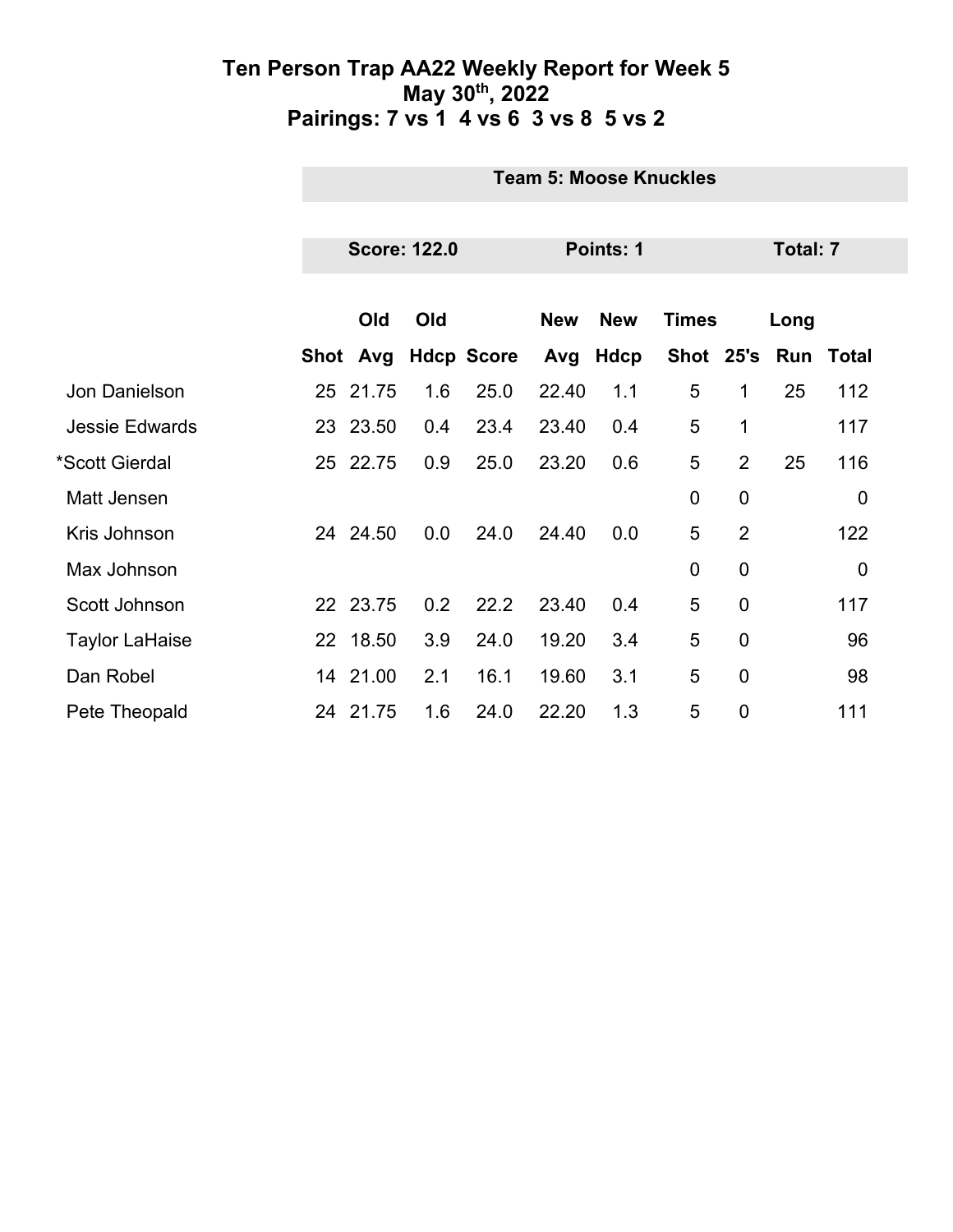|                       |    | Team 6: Hooze 4x4 |                     |                   |            |            |              |                |          |                     |  |  |
|-----------------------|----|-------------------|---------------------|-------------------|------------|------------|--------------|----------------|----------|---------------------|--|--|
|                       |    |                   | <b>Score: 119.1</b> |                   |            | Points: 0  |              |                | Total: 2 |                     |  |  |
|                       |    |                   |                     |                   |            |            |              |                |          |                     |  |  |
|                       |    | Old               | Old                 |                   | <b>New</b> | <b>New</b> | <b>Times</b> |                | Long     |                     |  |  |
|                       |    | Shot Avg          |                     | <b>Hdcp Score</b> | Avg        | Hdcp       |              |                |          | Shot 25's Run Total |  |  |
| <b>BJ BJ</b>          | 25 | 24.00             | 0.0                 | 25.0              | 24.20      | 0.0        | 5            | $\overline{2}$ | 25       | 121                 |  |  |
| <b>Greg Greg</b>      |    | 20 22.50          | 1.1                 | 21.1              | 22.00      | 1.4        | 5            | $\mathbf 0$    |          | 110                 |  |  |
| <b>Gayle Gruber</b>   |    | 23 20.75          | 2.3                 | 24.0              | 21.20      | 2.0        | 5            | $\mathbf 0$    |          | 106                 |  |  |
| <b>Kevin Lockwood</b> |    | 22 20.00          | 2.8                 | 24.0              | 20.40      | 2.5        | 5            | $\overline{0}$ |          | 102                 |  |  |
| <b>Mick Mick</b>      | 17 | 19.75             | 3.0                 | 20.0              | 19.20      | 3.4        | 5            | $\overline{0}$ |          | 96                  |  |  |
| Dan Moon              |    | 25 23.75          | 0.2                 | 25.0              | 24.00      | 0.0        | 5            | $\overline{2}$ | 25       | 120                 |  |  |
| Jeff Myrmel           | 17 | 20.00             | 2.8                 | 19.8              | 19.40      | 3.2        | 5            | $\overline{0}$ |          | 97                  |  |  |
| *Jon P                | 20 | 22.50             | 1.1                 | 21.1              | 22.00      | 1.4        | 5            | $\mathbf 0$    |          | 110                 |  |  |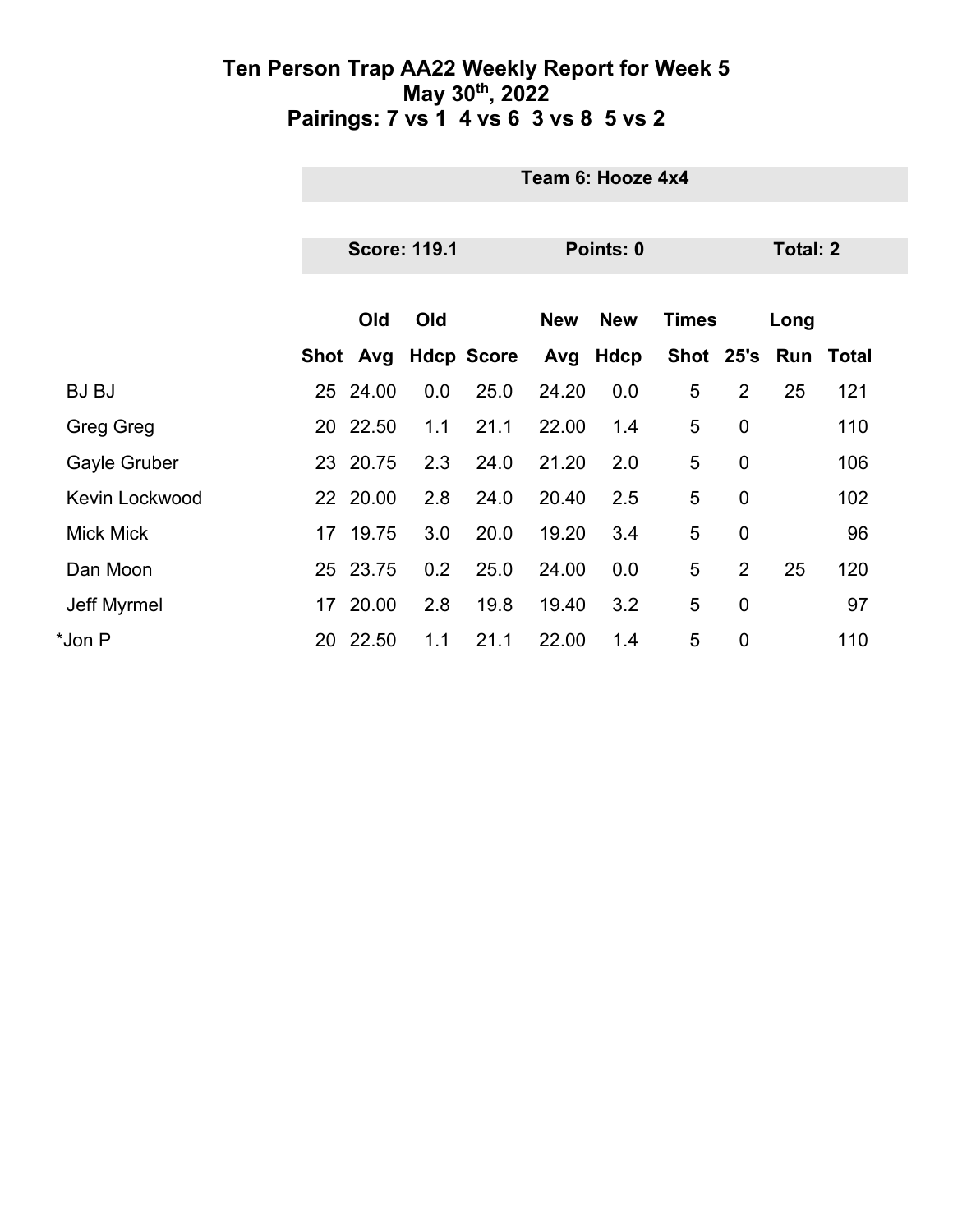|                       | <b>Team 7: Gunners</b> |          |     |                   |            |             |                 |                |      |       |  |
|-----------------------|------------------------|----------|-----|-------------------|------------|-------------|-----------------|----------------|------|-------|--|
|                       |                        |          |     |                   |            |             |                 |                |      |       |  |
|                       | <b>Score: 121.0</b>    |          |     | Points: 2         |            |             | <b>Total: 6</b> |                |      |       |  |
|                       |                        |          |     |                   |            |             |                 |                |      |       |  |
|                       |                        | Old      | Old |                   | <b>New</b> | <b>New</b>  | <b>Times</b>    |                | Long |       |  |
|                       |                        | Shot Avg |     | <b>Hdcp Score</b> | Avg        | <b>Hdcp</b> | Shot 25's Run   |                |      | Total |  |
| Chas Chas             |                        | 22.00    | 1.4 |                   | 22.00      | 1.4         | 4               | $\mathbf 0$    |      | 88    |  |
| <b>Eric Fust</b>      |                        | 18 20.50 | 2.5 | 20.5              | 20.00      | 2.8         | 5               | $\overline{0}$ |      | 100   |  |
| Jon Gruhlke           |                        | 23 19.75 | 3.0 | 24.0              | 20.40      | 2.5         | 5               | $\mathbf 0$    |      | 102   |  |
| *Josh Hogoboom        |                        | 24 24.00 | 0.0 | 24.0              | 24.00      | 0.0         | 5               | $\overline{0}$ |      | 120   |  |
| <b>Chris Moore</b>    |                        | 24 25.00 | 0.0 | 24.0              | 24.80      | 0.0         | 5               | $\overline{4}$ |      | 124   |  |
| <b>Dean Riveness</b>  |                        | 25 24.25 | 0.0 | 25.0              | 24.40      | 0.0         | 5               | $\overline{2}$ | 25   | 122   |  |
| <b>Brian Simonson</b> |                        | 22 23.00 | 0.7 | 22.7              | 22.80      | 0.8         | 5               | $\overline{0}$ |      | 114   |  |
| Tom Stutelberg        | 20                     | 17.25    | 4.7 | 24.0              | 17.80      | 4.3         | 5               | $\overline{0}$ |      | 89    |  |
| <b>Scott Wallick</b>  |                        | 23 22.25 | 1.2 | 24.0              | 22.40      | 1.1         | 5               | $\overline{0}$ |      | 112   |  |



Super Shooters: Wyatt Earp 25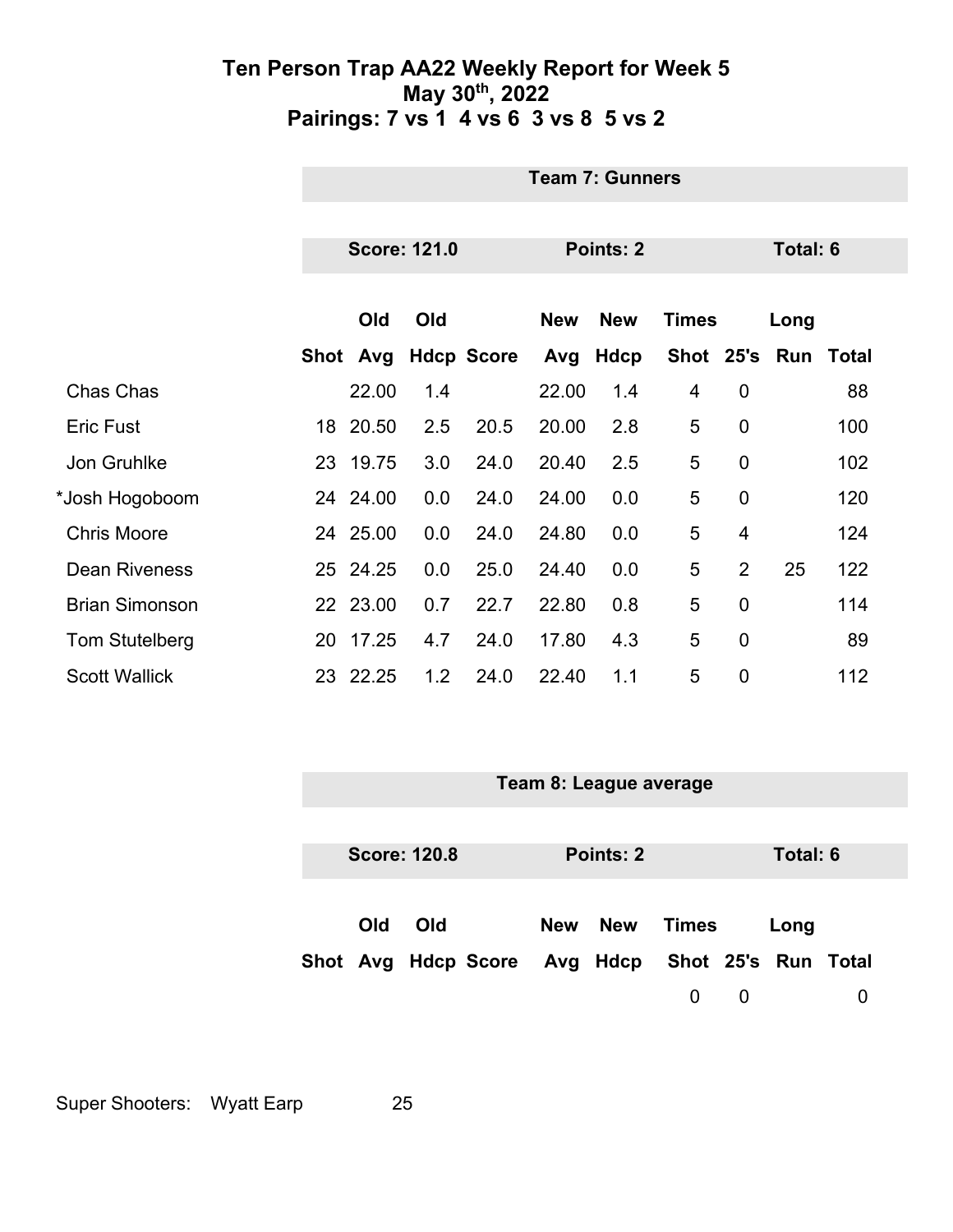| Ten Person Trap AA22 Weekly Report for Week 5 |    | May 30th, 2022 |  |  |
|-----------------------------------------------|----|----------------|--|--|
| Pairings: 7 vs 1 4 vs 6 3 vs 8 5 vs 2         |    |                |  |  |
| Matt Hill                                     | 25 |                |  |  |
| Dan Lloyd                                     | 50 |                |  |  |
| Ron Bloom                                     | 25 |                |  |  |
| Craig Eckhoff                                 | 25 |                |  |  |
| <b>Jon Danielson</b>                          | 25 |                |  |  |
| Scott Gierdal                                 | 25 |                |  |  |
| <b>BJ BJ</b>                                  | 25 |                |  |  |
| Dan Moon                                      | 25 |                |  |  |
| Dean Riveness                                 | 25 |                |  |  |
|                                               |    |                |  |  |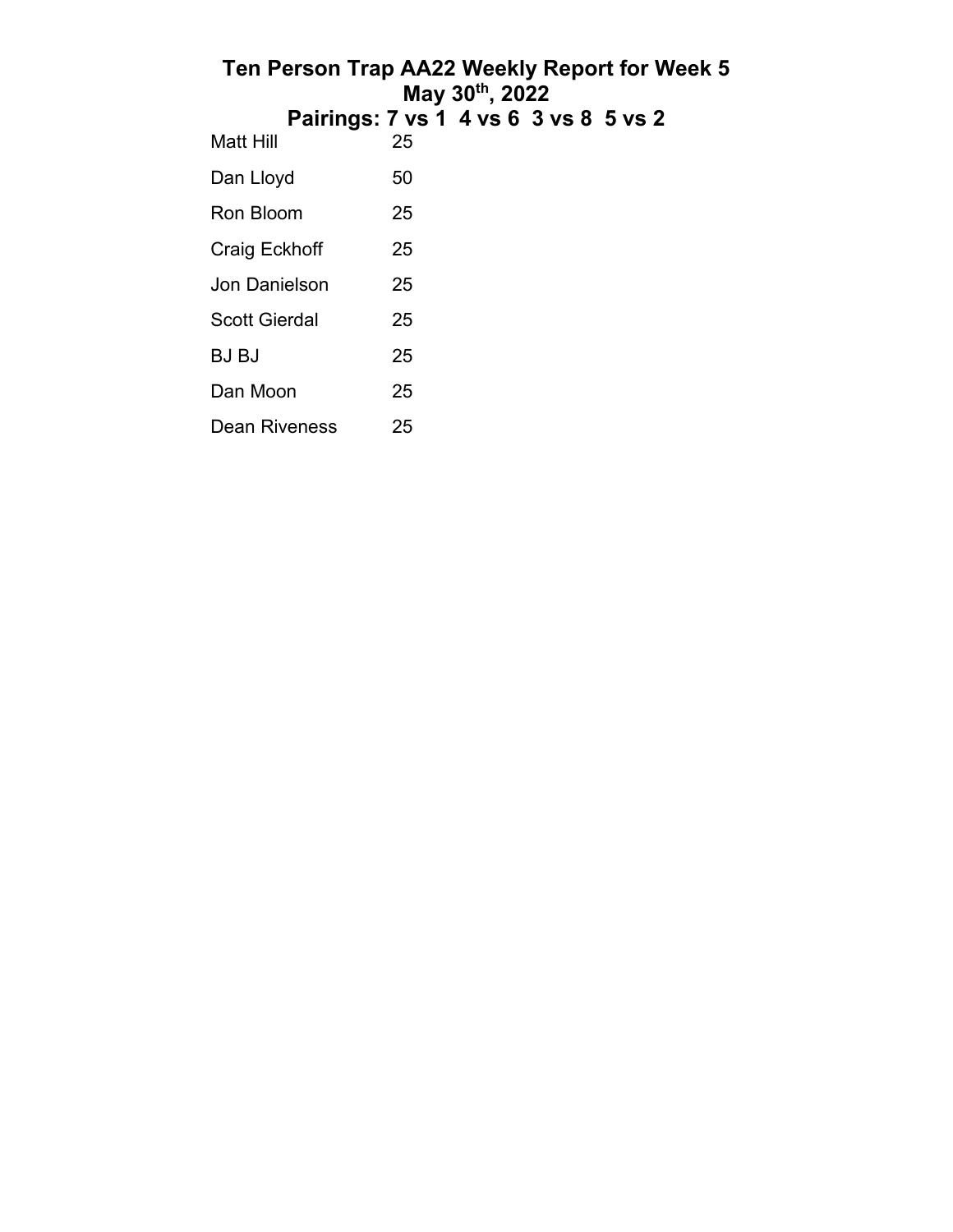## **Ten Person Trap AA22 Team Standings through week 5**

| Team 1 | <b>Honey Badgers</b>  | 8.0 |
|--------|-----------------------|-----|
| Team 5 | <b>Moose Knuckles</b> | 7.0 |
| Team 8 | League average        | 6.0 |
| Team 7 | <b>Gunners</b>        | 6.0 |
| Team 2 | <b>Shoot Happens</b>  | 5.0 |
| Team 3 | <b>Dust Bunnies</b>   | 4.0 |
| Team 6 | Hooze 4x4             | 2.0 |
| Team 4 | <b>PVA</b>            | 2.0 |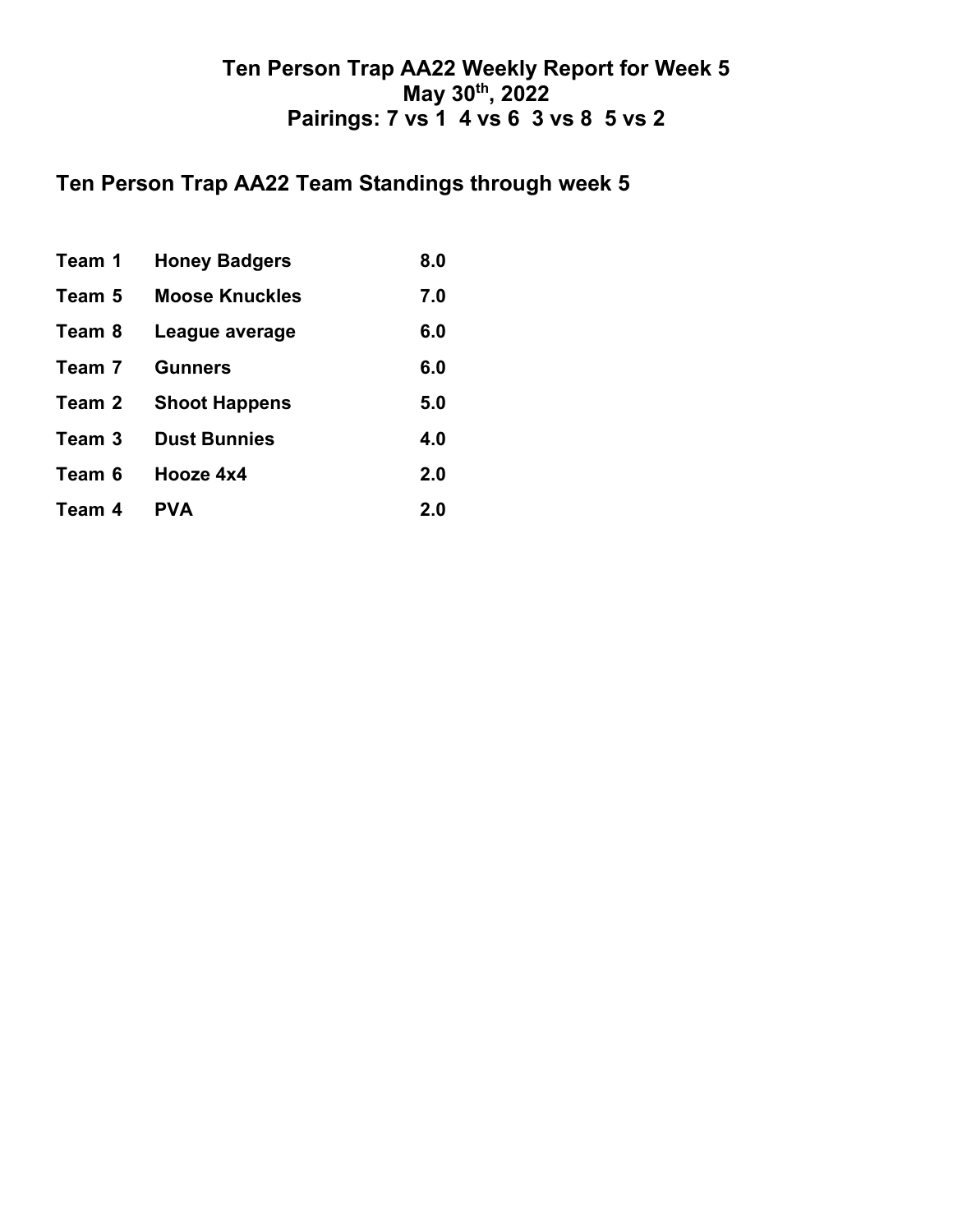# **Ten Person Trap AA 2022 Total Target Leaders Through Week 5**

| Shooter                 | Total | Avg   |   | <b>Rounds Straights Team</b> |                       |
|-------------------------|-------|-------|---|------------------------------|-----------------------|
|                         |       |       |   |                              |                       |
| <b>Chris Moore</b>      | 124   | 24.80 | 5 | 4                            | <b>Gunners</b>        |
| Kris Johnson            | 122   | 24.40 | 5 | 2                            | <b>Moose Knuckles</b> |
| <b>Dean Riveness</b>    | 122   | 24.40 | 5 | 2                            | <b>Gunners</b>        |
| <b>Josey Wales</b>      | 121   | 24.20 | 5 | $\overline{2}$               | <b>Honey Badgers</b>  |
| <b>BJ BJ</b>            | 121   | 24.20 | 5 | $\overline{2}$               | Hooze 4x4             |
| <b>Ron DeSantis</b>     | 120   | 24.00 | 5 | $\overline{2}$               | <b>Honey Badgers</b>  |
| Dan Moon                | 120   | 24.00 | 5 | $\overline{2}$               | Hooze 4x4             |
| Josh Hogoboom           | 120   | 24.00 | 5 | $\mathbf 0$                  | <b>Gunners</b>        |
| Craig Lux               | 119   | 23.80 | 5 | 2                            | <b>Dust Bunnies</b>   |
| Craig Eckhoff           | 118   | 23.60 | 5 | 1                            | <b>PVA</b>            |
| <b>Matt Hill</b>        | 118   | 23.60 | 5 | 1                            | <b>Shoot Happens</b>  |
| Nate Vojtech            | 118   | 23.60 | 5 | 1                            | <b>Dust Bunnies</b>   |
| <b>Buford T Justice</b> | 118   | 23.60 | 5 | 0                            | <b>Honey Badgers</b>  |
| Scott Johnson           | 117   | 23.40 | 5 | 0                            | <b>Moose Knuckles</b> |
| <b>Jessie Edwards</b>   | 117   | 23.40 | 5 | 1                            | <b>Moose Knuckles</b> |
| <b>Scott Gierdal</b>    | 116   | 23.20 | 5 | 2                            | <b>Moose Knuckles</b> |
| <b>Shawnone Mickley</b> | 116   | 23.20 | 5 | 0                            | <b>Dust Bunnies</b>   |
| Dan Lloyd               | 116   | 23.20 | 5 | 2                            | <b>Shoot Happens</b>  |
| <b>Wyatt Earp</b>       | 116   | 23.20 | 5 | $\overline{2}$               | <b>Honey Badgers</b>  |
| <b>Kevin Bubbers</b>    | 115   | 23.00 | 5 | 0                            | <b>Honey Badgers</b>  |
| <b>Brian Simonson</b>   | 114   | 22.80 | 5 | 0                            | <b>Gunners</b>        |
| Larry Ptasienski        | 114   | 22.80 | 5 | $\mathbf 1$                  | <b>Shoot Happens</b>  |
| Derek Muhl              | 114   | 22.80 | 5 | 0                            | <b>Honey Badgers</b>  |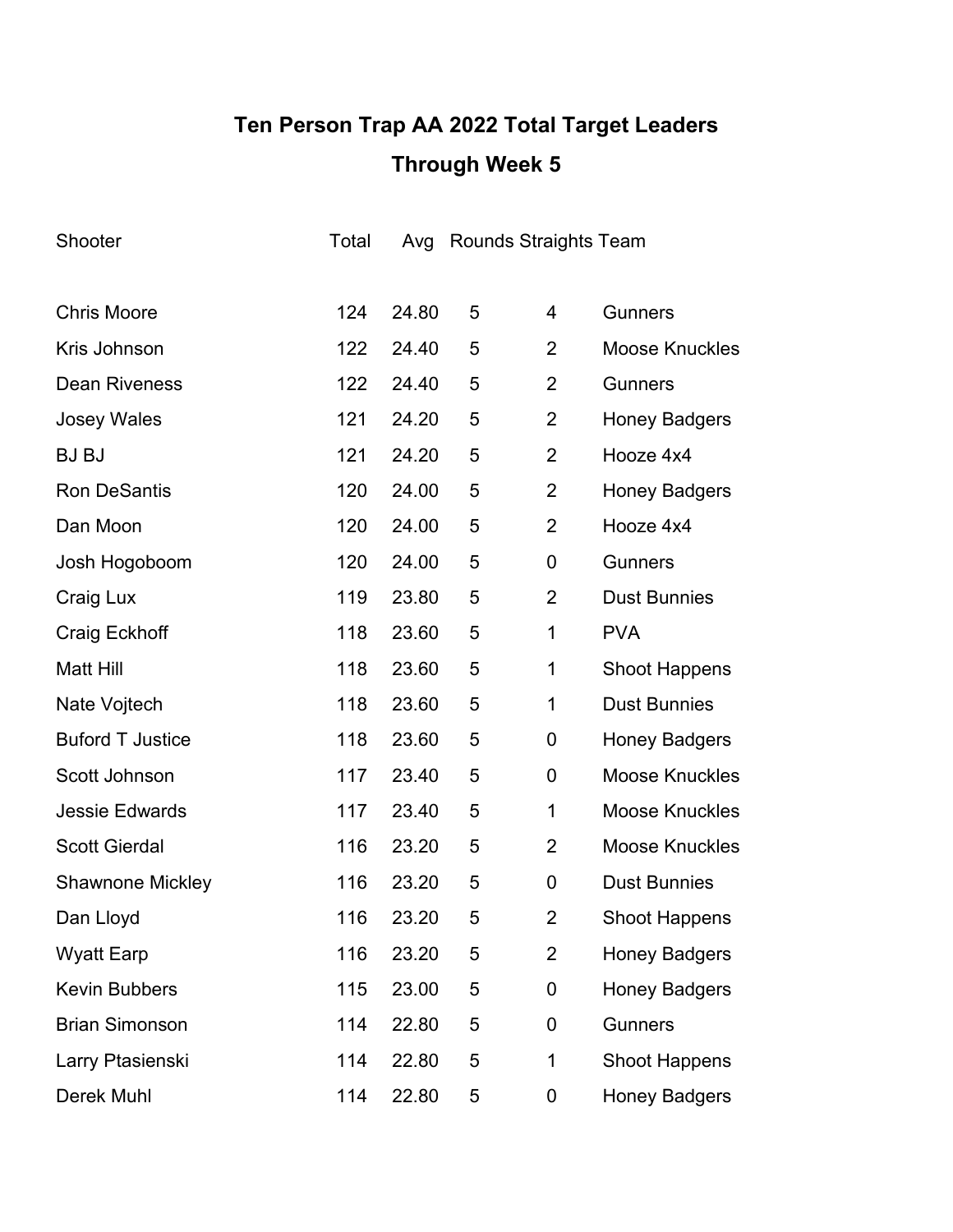| Ron Bloom               | 113 | 22.60 | 5 | $\mathbf 1$      | <b>PVA</b>            |
|-------------------------|-----|-------|---|------------------|-----------------------|
| <b>Tom Adair</b>        | 113 | 22.60 | 5 | 0                | <b>Shoot Happens</b>  |
| <b>Tom Gallion</b>      | 112 | 22.40 | 5 | $\boldsymbol{0}$ | <b>Dust Bunnies</b>   |
| Jon Danielson           | 112 | 22.40 | 5 | 1                | <b>Moose Knuckles</b> |
| <b>Derrick Sodren</b>   | 112 | 22.40 | 5 | 1                | <b>Shoot Happens</b>  |
| <b>Jack Paladin</b>     | 112 | 22.40 | 5 | 1                | <b>Honey Badgers</b>  |
| <b>Scott Wallick</b>    | 112 | 22.40 | 5 | $\boldsymbol{0}$ | <b>Gunners</b>        |
| Pete Theopald           | 111 | 22.20 | 5 | $\boldsymbol{0}$ | <b>Moose Knuckles</b> |
| <b>CJ Lloyd</b>         | 111 | 22.20 | 5 | $\boldsymbol{0}$ | <b>Shoot Happens</b>  |
| Lonnie Hoffbeck         | 111 | 22.20 | 5 | 1                | <b>Honey Badgers</b>  |
| <b>Jake Mickley</b>     | 111 | 22.20 | 5 | $\mathbf 0$      | <b>Dust Bunnies</b>   |
| <b>Tyler Ptasienski</b> | 110 | 22.00 | 5 | $\boldsymbol{0}$ | <b>Shoot Happens</b>  |
| <b>Nick Finberg</b>     | 110 | 22.00 | 5 | $\boldsymbol{0}$ | <b>Dust Bunnies</b>   |
| Jeff Beckman            | 110 | 22.00 | 5 | $\boldsymbol{0}$ | <b>Dust Bunnies</b>   |
| Dub Armstrong           | 110 | 22.00 | 5 | 1                | <b>Shoot Happens</b>  |
| Jon P                   | 110 | 22.00 | 5 | $\mathbf 0$      | Hooze 4x4             |
| <b>Jake Olson</b>       | 110 | 22.00 | 5 | $\boldsymbol{0}$ | <b>PVA</b>            |
| <b>Greg Greg</b>        | 110 | 22.00 | 5 | $\boldsymbol{0}$ | Hooze 4x4             |
| <b>Steve Meyers</b>     | 109 | 21.80 | 5 | $\boldsymbol{0}$ | <b>PVA</b>            |
| <b>Tony Caspers</b>     | 109 | 21.80 | 5 | 0                | <b>Honey Badgers</b>  |
| <b>Eric Howell</b>      | 109 | 21.80 | 5 | $\mathbf 0$      | <b>Shoot Happens</b>  |
| Kellan Erickson         | 108 | 21.60 | 5 | 0                | <b>Shoot Happens</b>  |
| John Christanson        | 107 | 21.40 | 5 | 0                | <b>PVA</b>            |
| Doug Eckhoff            | 107 | 21.40 | 5 | $\mathbf 0$      | <b>PVA</b>            |
| <b>Ted Brausen</b>      | 107 | 21.40 | 5 | $\boldsymbol{0}$ | <b>Dust Bunnies</b>   |
| <b>Scot Poehler</b>     | 107 | 21.40 | 5 | $\boldsymbol{0}$ | <b>PVA</b>            |
| Gayle Gruber            | 106 | 21.20 | 5 | $\mathbf 0$      | Hooze 4x4             |
| Dave Isakson            | 103 | 20.60 | 5 | 0                | <b>Dust Bunnies</b>   |